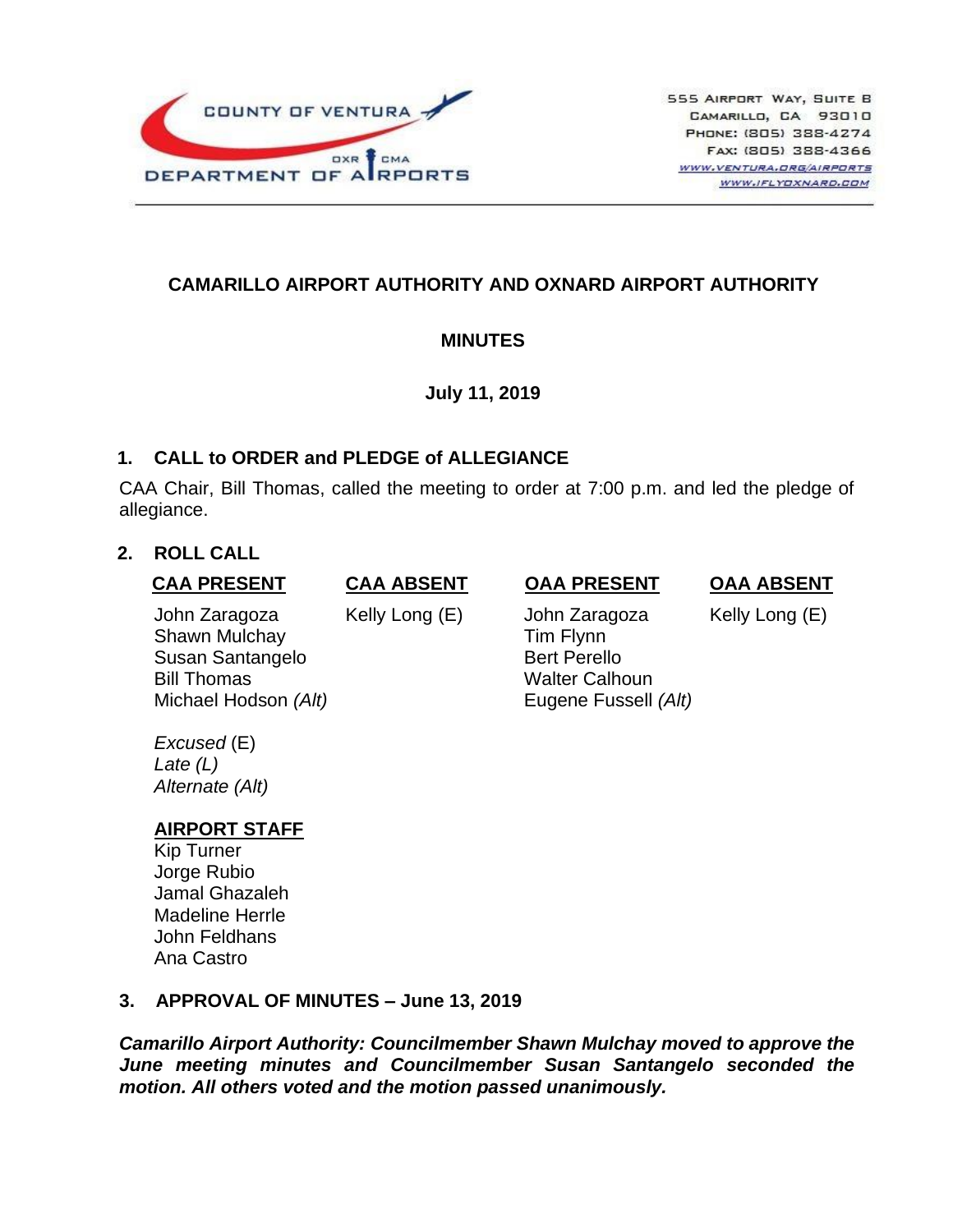*Oxnard Airport Authority: Councilmember Bert Perello moved to approve the June meeting minutes and Public Member Walter Calhoun seconded the motion. All others voted and the motion passed unanimously.*

**4. PUBLIC COMMENT -** Citizens wishing to speak to the Authorities on an airport related item must fill out a speaker card and submit it to the secretary. Comments will be limited to a maximum of **three** minutes per item.

*Speaker cards for issues NOT on the agenda must be submitted before the end of the public comment period.* 

*Speaker cards for issues listed on the agenda must be presented before the item is up for consideration. Speakers will be called when the item is presented.*

None.

## **5. NEW BUSINESS**

## **CAMARILLO AIRPORT AUTHORITY**

**A. Subject: Authorize the Director of Airports, or His Designee, to Accept and Sign Federal Aviation Administration Grant No. 3-06-0339-037-2019, When Offered, in an Estimated Amount of \$407,409, Which Will Provide Funds for Camarillo Airport Improvements; Authorize the Director of Airports, or His Designee, to Apply for, Accept, and Sign for a Matching Grant from Caltrans, if Offered; and Authorize County Counsel to Execute the Certificate of Sponsor's Attorney Required by Federal Aviation Administration Grant Agreements.** 

#### **Recommendations:**

Staff requests your Commission/Authority recommend that the Board of Supervisors:

- 1. Authorize the Director of Airports, or his designee, to accept and sign Federal Aviation Administration (FAA) Grant No. 3-06-0339-037-2019, when offered, in an estimated amount of \$407,409, which will provide funds for Camarillo Airport improvements;
- 2. Authorize the Director of Airports, or his designee, to apply for, accept, and sign for a matching grant from Caltrans, if offered; and
- 3. Authorize County Counsel to execute the Certificate of Sponsor's Attorney required by FAA Grant Agreements.

Director Kip Turner provided staff's report on this item and responded to general questions posed by Authority members.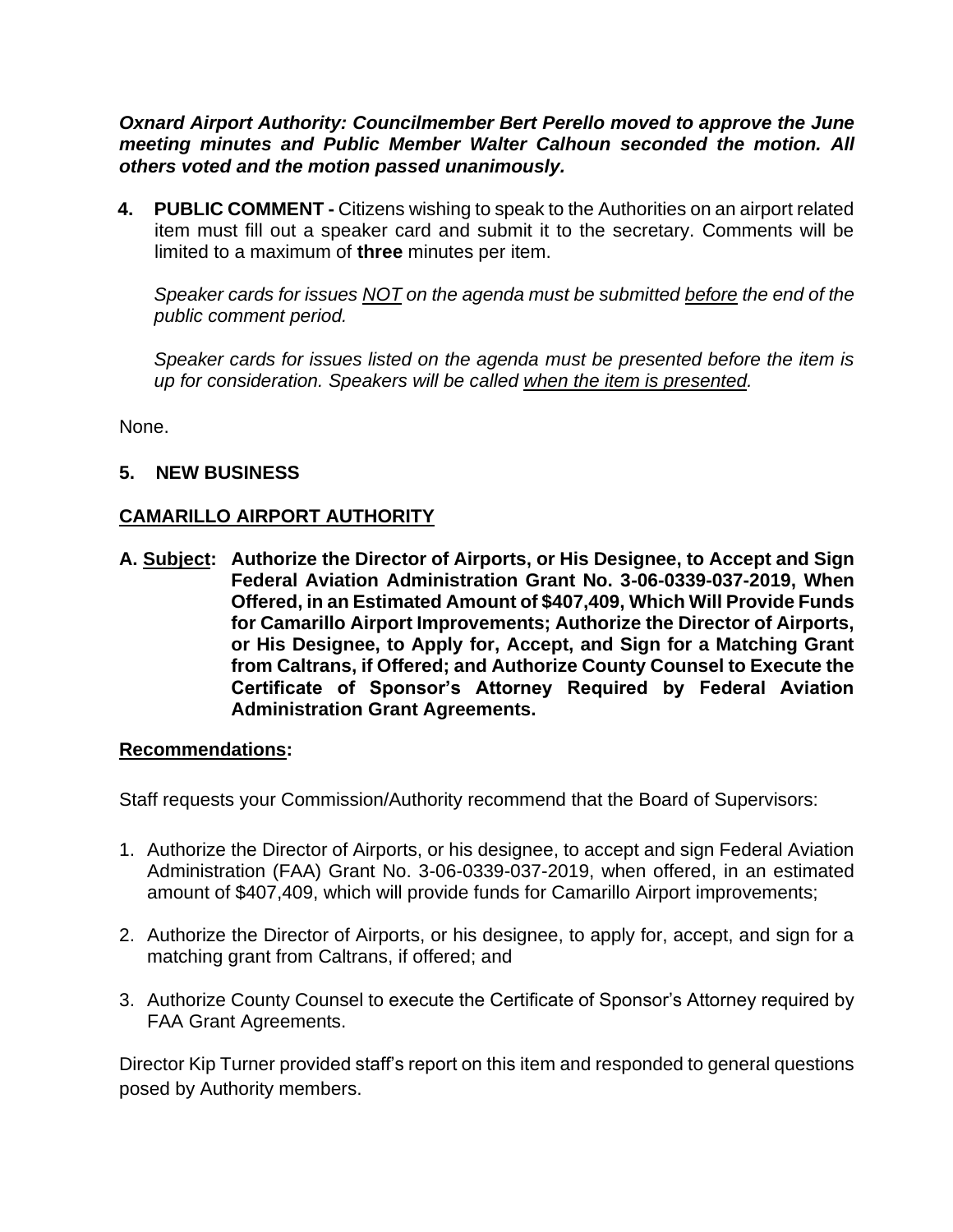Maggie Bird, a member of the Aviation Advisory Commission, reported that the Commission previously heard this item and unanimously recommended its approval.

*Camarillo Airport Authority: Councilmember Shawn Mulchay moved to approve staff's recommendations and Supervisor John Zaragoza seconded the motion. All others voted in favor and the motion passed unanimously.*

**B. Subject: Approve the Plans and Specifications for the Camarillo Airport Taxiway H Pavement Rehabilitation; Waive Any Minor Irregularities in the Bid; Award a Contract to Maxwell Asphalt, Inc. in the Amount of \$213,351, on the Basis of the Lowest Responsive Bid, Conditioned Upon Receipt of a Federal Aviation Administration Grant Sufficient to Fund the Project; and Authorize the Director of Airports, or His Designee, to Execute the Subject Contract, if Awarded.** *(Attachment 1 on file with the Department of Airports and available upon request)*

#### **Recommendations:**

Staff requests your Authority recommend that the Board of Supervisors:

- 1. Approve the plans and specifications (Attachment 1) for the Camarillo Airport Taxiway H Pavement Rehabilitation;
- 2. Waive any minor irregularities in the bids;
- 3. Award a contract to Maxwell Asphalt, Inc., in the amount of \$213,351, on the basis of the lowest responsive bid, conditioned upon receipt of a Federal Aviation Administration Grant (FAA) sufficient to fund the project; and
- 4. Authorize the Director of Airports, or his designee, to execute the subject Contract if awarded (Attachment 2).

Director Kip Turner provided staff's report on this item and shared that the lowest responsive bid received by Maxwell Ashphalt, Inc. came in 22% under the engineer's estimate. Mr. Turner also reviewed the estimated timeline for the project and stated that the airport will remain fully open at all times during the course of the project. It was pointed out that Maxwell Asphalt, Inc. is based out of Utah and comments were made by Authority members that the department should try to use local labor when able. Director Turner acknowledged the comments and shared that there were no local bidders on this project.

Maggie Bird, a member of the Aviation Advisory Commission, reported that the Commission previously heard this item and unanimously recommended its approval.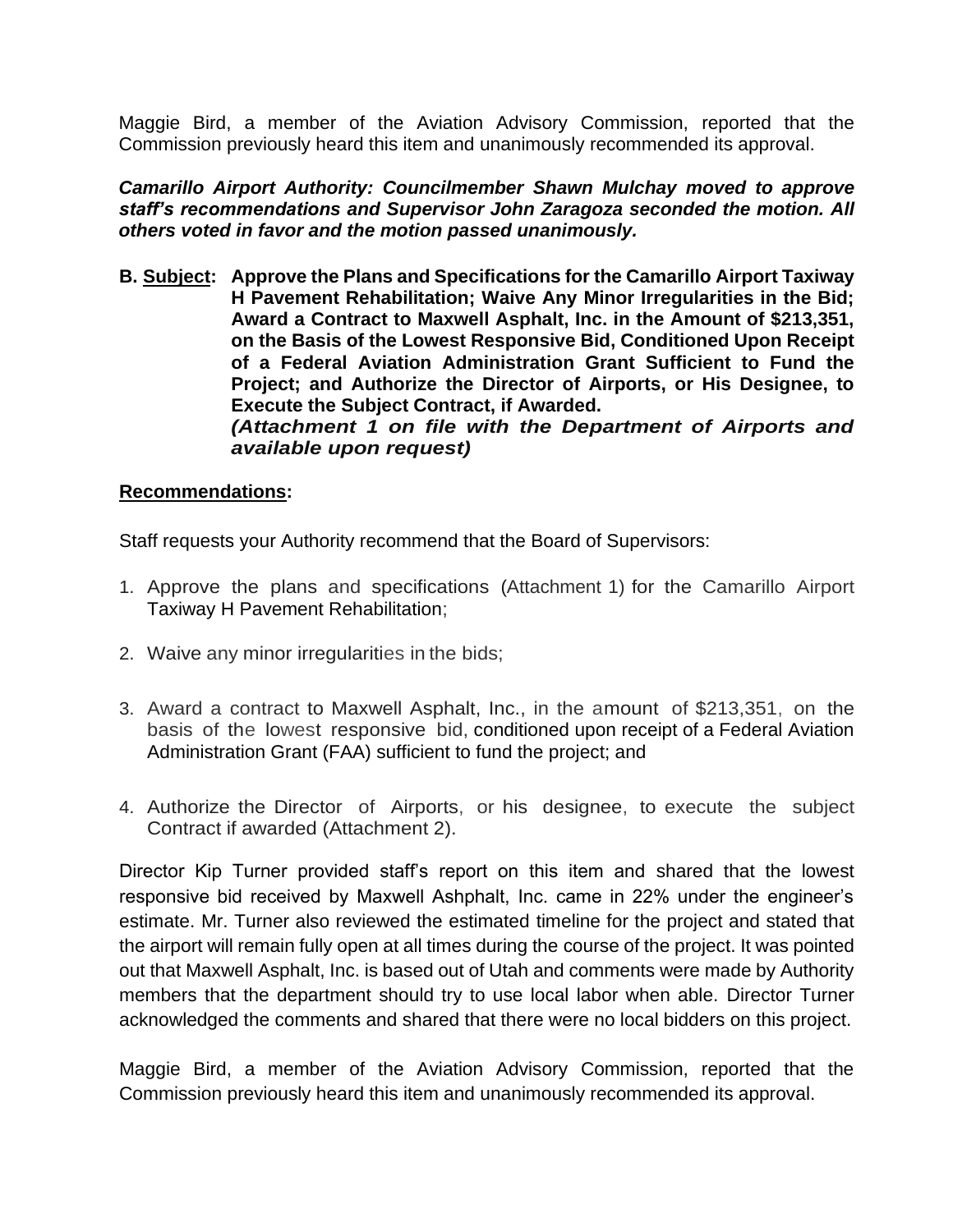*Camarillo Airport Authority: Councilmember Shawn Mulchay moved to approve staff's recommendations and Councilmember Susan Santangelo seconded the motion. All others voted in favor and the motion passed unanimously.*

#### **6. UNFINISHED BUSINESS**

#### **CAMARILLO & OXNARD AIRPORT AUTHORITY**

#### **A. Subject: Review and Consider Approval of the Updated Draft Bylaws of the Camarillo Airport Authority and Oxnard Airport Authority**

#### **Recommendation:**

Staff requests that your Authorities review and consider approval of the updated draft Bylaws of the Camarillo Airport Authority and Oxnard Airport Authority.

Chair of the Camarillo Airport Authority, Bill Thomas, stated that he received a request from Supervisor Kelly Long to defer action on this item until the September regular meeting.

Chair of the Oxnard Airport Authority, John Zaragoza, stated that members of the Authority would like to move forward on this item.

A discussion took place about the word "expressly" which is used in both sets of bylaws in Article III. Duties and Responsibilities. There was also a discussion about language proposed in the Bylaws of the Camarillo Airport Authority regarding the relationship between the Airport Authority and the Aviation Advisory Commission. Members of the Oxnard Airport Authority had no objection to leaving the word "expressly" in their bylaws and they did not feel adding language regarding the relationship between the Airport Authority and the Aviation Advisory Commission was necessary in their bylaws.

*Camarillo Airport Authority: Councilmember Shawn Mulchay moved to defer action on this item until the September regular meeting and Councilmember Susan Santangelo seconded the motion. All others voted in favor and the motion passed unanimously.*

*Oxnard Airport Authority: Councilmember Bert Perello moved to approve the Bylaws of the Oxnard Airport Authority as proposed and Public Member Walter Calhoun seconded the motion. All others voted in favor and the motion passed unanimously.*

#### **7. DIRECTOR'S REPORT**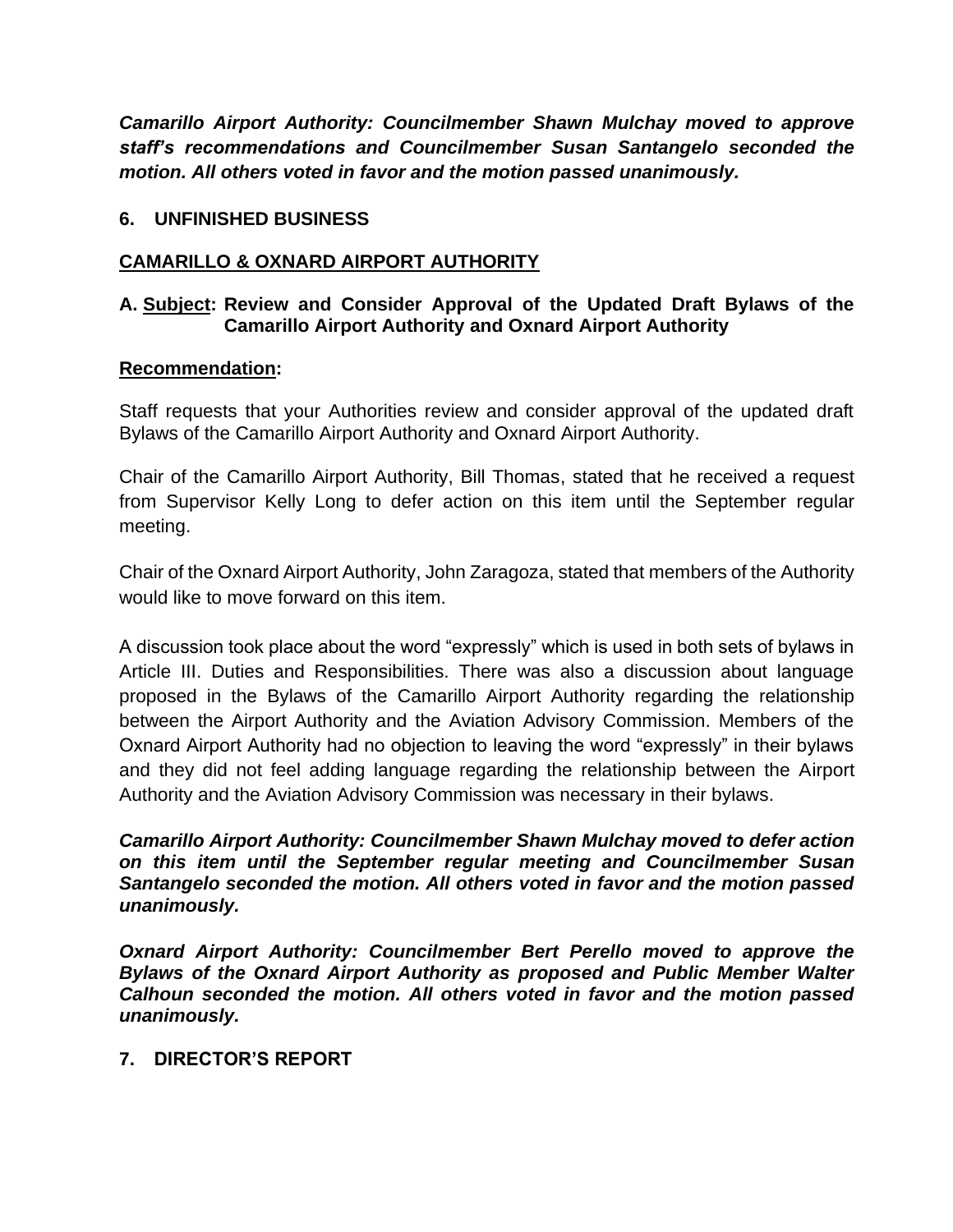Director Kip Turner shared that AOPA is hosting a Rusty Pilots seminar at Oxnard Airport on August 10, 2019. Mr. Turner also shared that his office at Oxnard Airport is now open and it is located at the base of the tower. He reminded everyone that the Wings Over Camarillo Air Show is scheduled on August 17-18, 2019. He shared that department staff created an emergency response plan for Camarillo Airport. He also shared that the department has updated the website to include a page dedicated to projects. In addition, meeting materials including videos of the Airport Authority meetings are now available on the website. He stated that the master plans for both Camarillo and Oxnard airports are outdated therefore he is exploring the possibility of updating both of them. He provided a personnel update regarding department staff: Engineering technician Tom Rooney is retiring in the middle of July, office assistant Lance Laffoon started on July 1<sup>st</sup>, and the department is working to fill three regular vacancies and one temporary vacancy in the maintenance department. Mr. Turner shared that he will be meeting with representatives from the hangar owners' association on August  $14<sup>th</sup>$  to resume discussions on the hangar leases. He stated that at the request of Authority members, department staff researched Ordinance 3480 and he went on to share staff's findings. In regards to the hangar waitlist for Camarillo Airport that is maintained by the department, Mr. Turner shared that efforts have been made to vet the existing list comprised of 140 people and the results are that 93 would like to stay on the list, 11 would like to be removed from the list, and 36 did not respond. The people that requested removal from the list will be issued refunds and those that did not respond will be removed from the list and issued refunds. Lastly, Mr. Turner shared that once phase 1 of the Northeast Hangar Development has been completed, the department will be able to offer 41 new County hangars and he believes there is more than enough interest by those that elected to stay on the waitlist to fill the hangars.

## **8. REPORTS**

Monthly Activity Report – May 2019 Monthly Noise Complaints – May 2019 Consultant Reports – May, 2019 Airport Tenant Project Status – June 2019 Project Status – June 2019 Financial Statements Period Ended – March 31, 2019 Financial Statements Third Quarter – FY 2018/2019 Meeting Calendar

#### *Reports were received and filed.*

## **9. CORRESPONDENCE**

Letter dated May 29, 2019 from Kip Turner to Rick Fleck, Camarillo Aircraft Service re: Camarillo Aircraft Services Lease Expiration